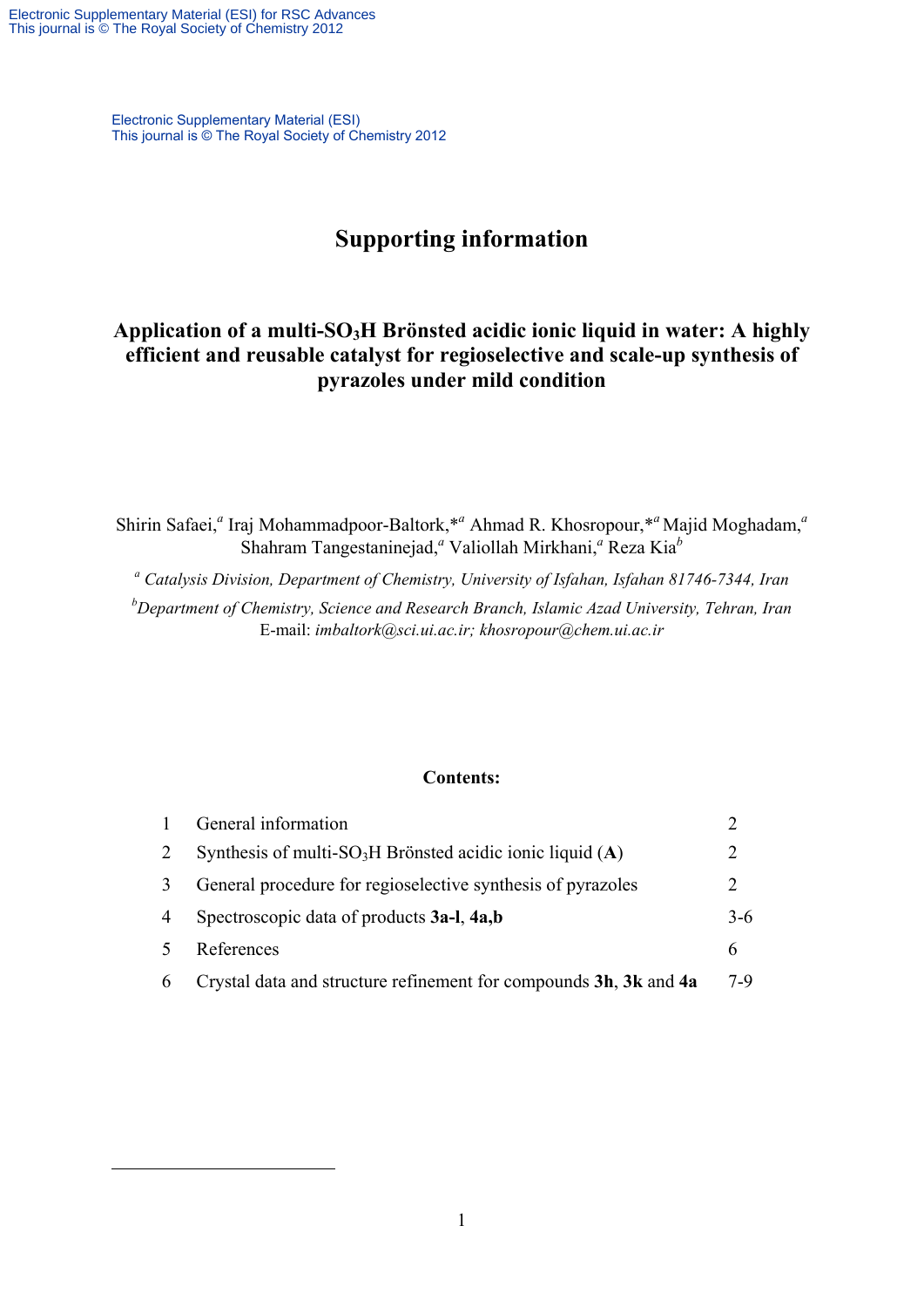#### **General information:**

Melting points were determined using Stuart Scientific SMP2 apparatus. Yields refer to isolated products. FT-IR spectra were recorded on a Nicolet-Impact 400D instrument in the range of 400-4000 cm<sup>-1</sup>. <sup>1</sup>H and <sup>13</sup>C NMR (400 and 100 MHz) spectra were recorded in a CDCl3 solution on a Bruker-AC 400 spectrometer. Mass spectra were obtained on a Platform II spectrometer from Micromass using EI mode at 70 eV. Elemental analysis was done on LECO, CHNS-932.

## Synthesis of multi-SO<sub>3</sub>H Brönsted acidic ionic liquid (A):

The catalyst was prepared according to known process.<sup>34a</sup> Hexamethylentetramine (10 mmol) and 1,3-propanesultone (40 mmol) was stirred in dry THF (40 ml) for 72 h at room temperature to form white solid zwitterion. After washing the salt with  $Et<sub>2</sub>O$  to remove any unreacted starting materials, the solid was derided in vacuo. Then, sulfuric acid (40 mmol) was added and the mixture was stirred for 10 h at 120  $^{\circ}$ C during which time the solid zwitterion liquefied.



Spectroscopic data of zwitterion: Mp 185 °C (decomp.). IR (KBr): *ν*<sub>max</sub> = 1469, 1266, 1212, 1177, 1043, 824, 638 cm-1. <sup>1</sup> H NMR (400 MHz, D2O): *δ* = 5.05 (s, 3H), 3.04 (t, *J* = 7.6 Hz, 2H), 2.90 (t,  $J = 7.4$  Hz, 2H), 1.96-2.04 (m, 2H), <sup>13</sup>C NMR (100 MHz, D<sub>2</sub>O):  $\delta = 78.28$ , 55.34, 47.83, 22.35. Anal. calcd for C<sub>18</sub>H<sub>36</sub>N<sub>4</sub>O<sub>12</sub>S<sub>4</sub>: C, 34.38; H, 5.77; N, 8.91; S, 20.40%. Found: C, 34.23; H, 5.71; N, 9.01, S, 20.19%.

Spectroscopic data of **A**: Oil. IR (neat):  $v_{\text{max}} = 1433, 1291, 1199, 1167, 1050, 876, 581 \text{ cm}^{-1}$ . <sup>1</sup>H NMR (400 MHz, D<sub>2</sub>O):  $δ = 4.71$  (s, 3H), 3.01 (t,  $J = 7.6$  Hz, 2H), 2.88 (t,  $J = 7.6$  Hz, 2H), 1.94-2.01 (m, 2H). <sup>13</sup>C NMR (100 MHz, D<sub>2</sub>O):  $\delta$  = 62.66, 50.38, 40.77, 24.89. Anal. calcd for  $C_{18}H_{44}N_4O_{28}S_8$ : C, 21.17; H, 4.34; N, 5.49; S, 25.12%. Found: C, 20.99; H, 4.40; N, 5.39; S, 24.96%.

#### **General procedure for regioselective synthesis of pyrazoles:**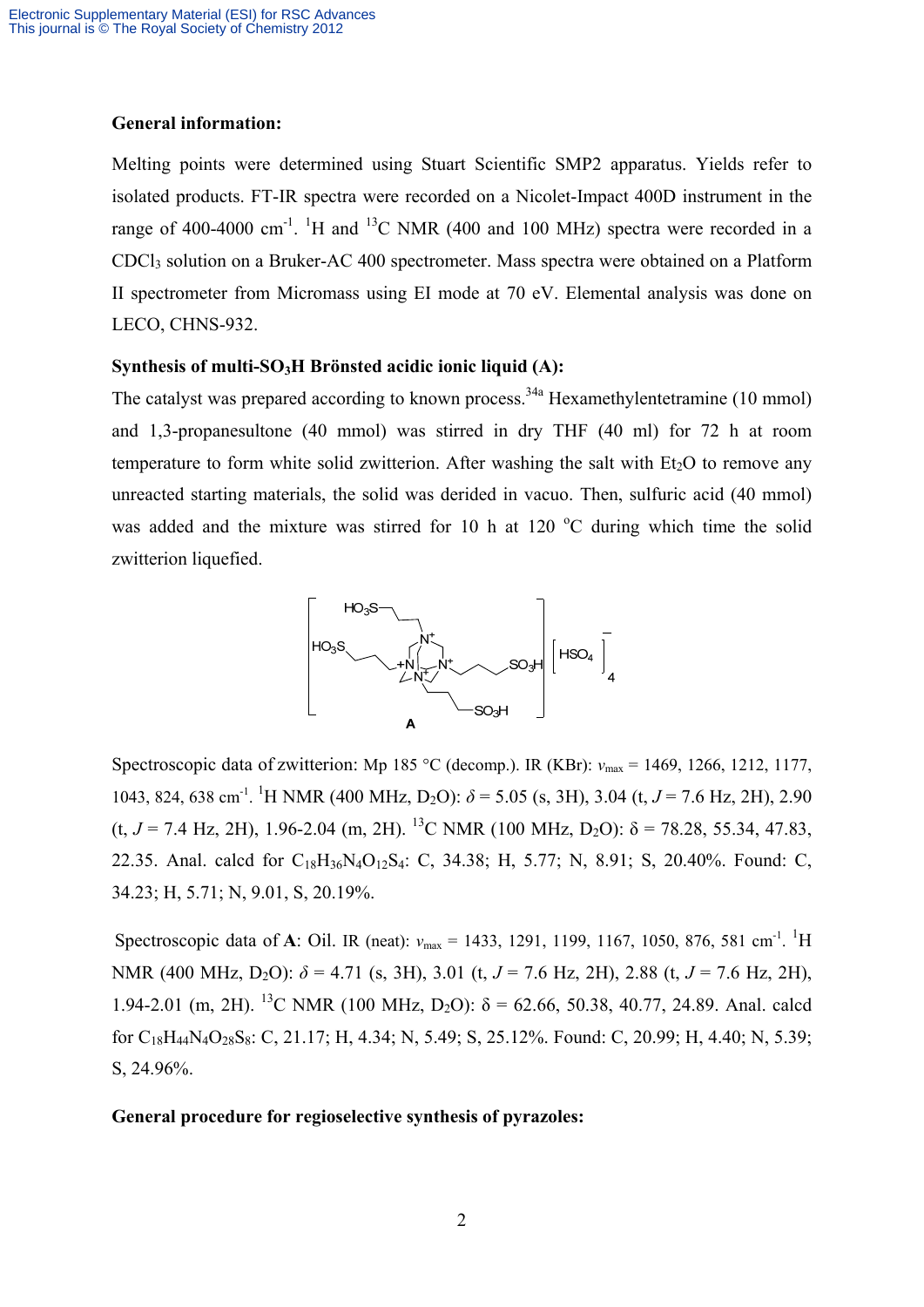A mixture of 1,3-diketone (1 mmol), arylhydrazine/hydrazide (1 mmol) and catalyst (15 mol%) was stirred at room temperature for the appropriate time according to Table 2. After completion of the reaction, in the case of solid products, the mixture was filtered and dried. In the case of liquid products, the mixture was extracted with  $Et<sub>2</sub>O$  and the organic phase was dried over  $MgSO<sub>4</sub>$  and evaporated. In all cases, the product was pure enough for identification. If necessary, the crude product was purified by recrystallization from ethanol. All products were characterized by IR, mass,  $^1H$  NMR and  $^{13}C$  NMR spectral data and elemental analysis.

#### **Spectroscopic data of products 3a-l, 4a,b:**

**3,5-Dimethyl-1-phenyl-1H-pyrazole**  $(3a)^2$ **:** Oil. IR (neat):  $v_{\text{max}} = 3060$ , 2922, 1597, 1502, 1381, 1026, 891, 782, 755 cm<sup>-1</sup>. <sup>1</sup>H NMR (400 MHz, CDCl<sub>3</sub>): δ = 7.47-7.42 (m, 5H), 6.00 (s, 1H), 2.30 (s, 6H).

**3,5-Dimethyl-1H-pyrazole-1-carbohydrazide**  $(3b)^3$ **:** Mp 88-90 °C. IR (KBr):  $v_{\text{max}} =$ 3254, 3071, 2925, 1690, 1601, 1581, 1453, 1324, 1292, 1070, 800, 709 cm<sup>-1</sup>. <sup>1</sup>H NMR (400 MHz, CDCl<sub>3</sub>):  $\delta$  = 7.12 (s, 1H), 5.92 (s, 1H), 5.32 (s, 1H), 2.55 (s, 3H), 2.21 (s, 3H).



 $H_3C$ 

**(Furan-2-yl)(3,5-dimethyl-1H-pyrazol-1-yl)methanone (3c)<sup>2</sup>** : Mp 94-95 °C. IR (KBr): *v*<sub>max</sub> = 3118, 2924, 1684, 1560, 1461, 1353, 1287, 1034, 866, 789 cm<sup>-1</sup>. <sup>1</sup>H NMR (400 MHz, CDCl<sub>3</sub>):  $\delta$  = 7.93 (d, *J* = 3.6 Hz, 1H), 7.73 (s, 1H), 6.60 (t, *J* = 1.8 Hz, 1H), 6.04 (s, 1H), 2.63 (s, 3H), 2.30 (s, 3H).



**(3,5-Dimethyl-1H-pyrazol-1-yl)(phenyl)methanone**  $(3d)^2$ **:** Oil. IR (neat):  $v_{\text{max}} =$ 3061, 2928, 1697, 1583, 1448, 1340, 1278, 1121, 916, 713 cm<sup>-1</sup>. <sup>1</sup>H NMR (400 MHz, CDCl<sub>3</sub>):  $\delta$  = 8.0 (d,  $J = 7.6$  Hz, 2H), 7.57 (t,  $J = 7.4$  Hz, 1H), 7.47 (t,  $J = 7.6$  Hz, 2H), 6.07 (s, 1H), 2.64 (s, 3H), 2.26 (s, 3H).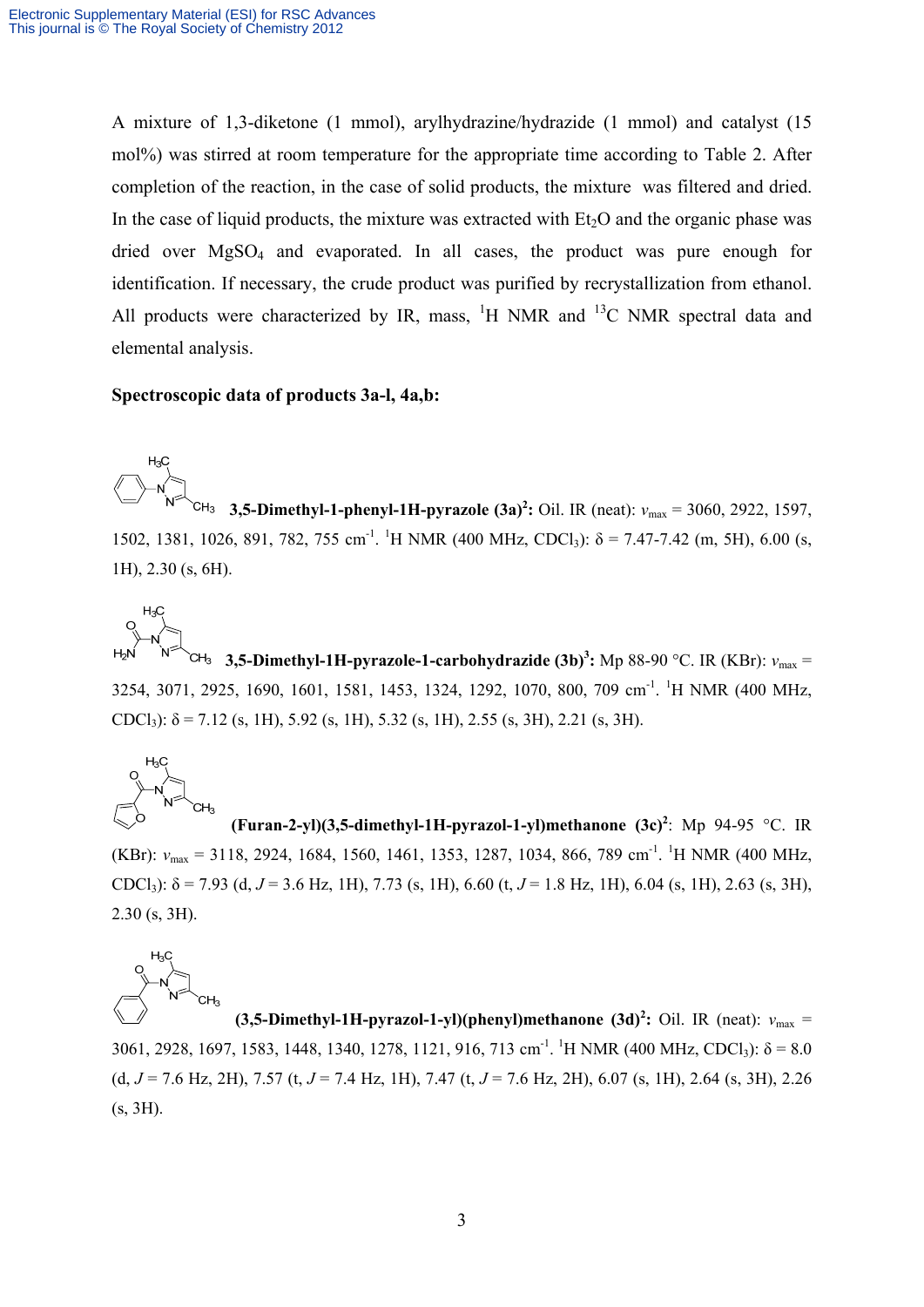

**4-Chloro-3,5-dimethyl-1-***p***-tolyl-1H-pyrazole (3e):** Oil. IR (neat): *ν*max = 3008, 2925, 1744, 1504, 1463, 1379, 1160, 831, 724 cm<sup>-1</sup>. <sup>1</sup>H NMR (400 MHz, CDCl<sub>3</sub>):  $\delta$  = 7.29-7.24 (m, 4H), 2.40 (s, 3H), 2.29 (s, 3H), 2.27 (s, 3H). <sup>13</sup>C NMR (100 MHz, CDCl<sub>3</sub>):  $\delta$  = 145.75, 137.71, 137.31, 135.68, 129.71, 124.48, 109.47, 21.10, 11.40, 10.75. MS: *m*/*z =* 222.02 ([M+2]+ , 31.44), 220.02 ([M]+ , 100), 185.08 (9.82), 168.04 (15.64), 132.08 (12.88), 90.98 (95.71), 76.98 (30.67), 64.98 (85.89). Anal. calcd for  $C_{12}H_{13}CIN_2$ : C, 65.31; H, 5.94; N, 12.69%. Found: C, 64.55; H, 6.07; N, 12.53%.

**4-Chloro-3,5-dimethyl-1H-pyrazole-1-carboxamide (3f):** Mp 141-142 °C. IR (KBr): *v*<sub>max</sub> = 3423, 3244, 2931, 1742, 1595, 1491, 1394, 1216, 1071, 760, 716 cm<sup>-1</sup>. <sup>1</sup>H NMR (400 MHz, CDCl<sub>3</sub>):  $\delta$  = 7.09 (s, 1H), 5.44 (s, 1H), 2.55 (s, 3H), 2.23 (s, 3H). <sup>13</sup>C NMR (100 MHz, CDCl<sub>3</sub>):  $\delta = 150.82, 149.12, 138.05, 111.19, 10.62, 10.14.$  MS:  $m/z = 174.93$  ([M+2]<sup>+</sup>, 7.41), 172.92 ([M]<sup>+</sup>, 21.61), 128.95 (76.88), 94.91 (100), 64.96 (60.80). Anal. calcd for C6H8ClN3O: C, 41.51; H, 4.64; N, 24.21%. Found: C, 41.45; H, 4.78; N, 24.33%.



**(Furan-2-yl)(5,6-dihydro-3-methylcyclopenta[c]pyrazol-1(4H)-yl)methanone** 

#### **(3g):**

Mp 145-147 °C. IR (KBr): *ν*<sub>max</sub> = 3080, 2924, 1744, 1464, 1378, 1159, 1110, 873, 722 cm<sup>-1</sup>. <sup>1</sup>H NMR (400 MHz, CDCl<sub>3</sub>):  $\delta$  = 8.02 (d, J = 3.6 Hz, 1H), 7.72 (s, 1H), 6.61-6.58 (m, 1H), 3.12 3.08 (m, 2H), 2.60-2.55 (m, 4H), 2.26 (s, 3H). <sup>13</sup>C NMR (100 MHz, CDCl<sub>3</sub>):  $\delta$  = 155.01, 153.73, 148.89, 147.47, 145.20, 130.75, 123.59, 112.33, 31.91, 27.22, 22.07, 13.19. MS:  $m/z = 218.11$  ( $[M+2]$ <sup>+</sup>, 4.09), 216.05 ([M]+ , 86.75), 188.09 (65.38), 159.05 (74.79), 134.08 (72.65), 94.99 (100), 67.04 (73.50). Anal. calcd for  $C_{12}H_{12}N_2O_2$ : C, 66.65; H, 5.59; N, 12.96%. Found: C, 66.32; H, 5.68; N, 12.80%.

 **1-(4-Chlorophenyl)-1,4,5,6-tetrahydro-3-methylcyclopenta[c]pyrazole (3h):**

Mp 48-50 °C. IR (KBr): *ν*max = 3060, 2925, 1735, 1597, 1500, 1462, 1274, 1118, 829, 808 cm-<sup>1</sup>. <sup>1</sup>H NMR (400 MHz, CDCl<sub>3</sub>):  $\delta$  = 7.53 (d, *J* = 8.8 Hz, 2H), 7.35 (d, *J* = 8.8 Hz, 2H), 2.98-2.95 (m, 2H), 2.61-2.58 (m, 4H), 2.25 (s, 3H). <sup>13</sup>C NMR (100 MHz, CDCl<sub>3</sub>):  $\delta$  = 148.79, 144.34, 139.01,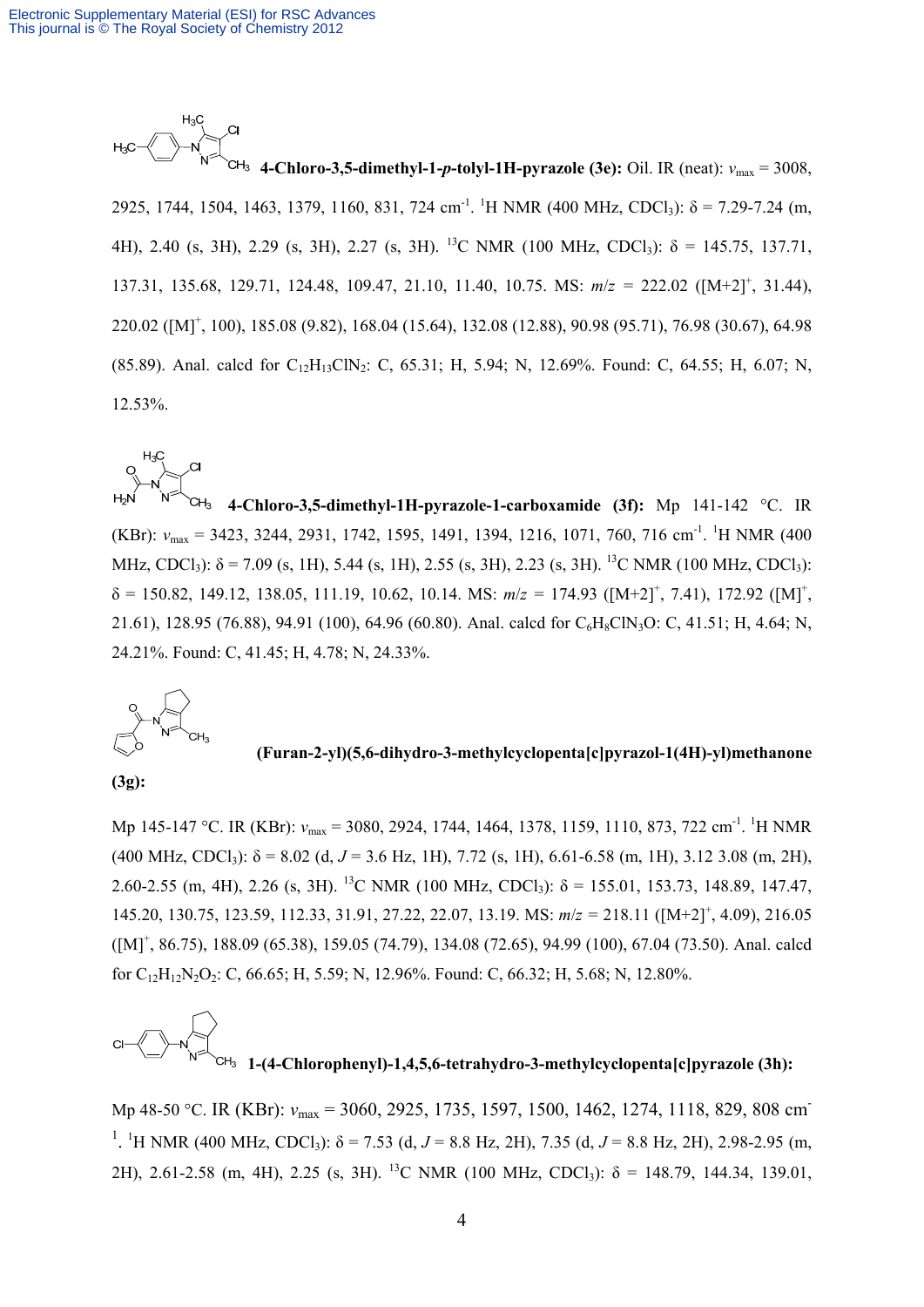130.25, 129.22, 128.76, 119.58, 30.96, 26.88, 22.27, 12.71. MS: *m*/*z =* 232.09 ([M]+ , 93.33), 197.13  $(85.88)$ , 177.08 (26.27), 148.95 (90.98), 110.84 (100), 74.98 (100). Anal. calcd for C<sub>13</sub>H<sub>13</sub>ClN<sub>2</sub>: C, 67.10; H, 5.63; N, 12.04%. Found: C, 66.96; H, 5.67; N, 12.13%.

**5-(Trifluoromethyl)-3-methyl-1-***p***-tolyl-1H-pyrazole (3i):** Oil. IR (neat): *ν*max  $= 3005, 2926, 1632, 1465, 1293, 1138, 798, 726$  cm<sup>-1</sup>. <sup>1</sup>H NMR (400 MHz, CDCl<sub>3</sub>):  $\delta = 7.33$ -7.28 (m, 4H), 6.45 (s, 1H), 2.42 (s, 3H), 2.33 (s, 3H). <sup>13</sup>C NMR (100 MHz, CDCl<sub>3</sub>): δ = 142.42 (q, <sup>2</sup>J<sub>C-F</sub> = 37), 140.68, 138.81, 136.43, 129.80, 125.12, 121.49 (q, <sup>1</sup>J<sub>C-F</sub> = 272), 104.59, 21.07, 12.18. MS:  $m/z =$ 241.10 ( $[M+1]^+$ , 9.54), 240.10 ( $[M]^+$ , 34.98), 171.12 (27.54), 149.08 (69.34), 91.15 (54.32), 65.17 (97.17), 57.21 (100). Anal. calcd for  $C_{12}H_{11}F_3N_2$ : C, 60.00; H, 4.62; N, 11.66%. Found: C, 59.09; H, 4.74; N, 11.75%.



 **3-(Trifluoromethyl)-5-(thiophen-2-yl)-1-***p***-tolyl-1H-pyrazole (3j):** Mp 112- 115 °C. IR (KBr):  $v_{\text{max}} = 3098, 2923, 1512, 1471, 1385, 1251, 1133, 975, 800, 712 \text{ cm}^{-1}$ . <sup>1</sup>H NMR (400 MHz, CDCl<sub>3</sub>):  $\delta$  = 7.33-7.23 (m, 5H), 6.97 (dd, <sup>1</sup>J = 5.0 Hz, <sup>2</sup>J = 3.8 Hz, 1H), 6.87 (dd, <sup>1</sup>J = 3.6 Hz, <sup>2</sup>J = 0.8 Hz, 1H), 6.80 (S, 1H), 2.42 (s, 3H). <sup>13</sup>C NMR (100 MHz, CDCl<sub>3</sub>): δ = 142.92 (q, <sup>2</sup>J<sub>C-F</sub> = 38), 139.53, 138.75, 136.46, 129.82, 127.97, 127.50, 127.35, 126.20, 121.18 (q, <sup>*I*</sup>J<sub>C-F</sub> = 267), 105.01, 21.27. MS:  $m/z = 309.97$  ( $[M+2]^+$ , 9.79), 307.95 ( $[M]^+$ , 100), 238.03 (4.57), 224.02 (4.90), 143.02 (20.62), 91.07 (52.58), 65.07 (79.90). Anal. calcd for  $C_{15}H_{11}F_3N_2S$ : C, 58.43; H, 3.60; N, 9.09; S, 10.40%. Found: C, 58.27; H, 3.78; N, 9.33, S, 10.35%.

**1-(4-Chlorophenyl)-3-(trifluoromethyl)-5-(thiophen-2-yl)-1H-pyrazole (3k):**

Mp 91-93 °C. IR (KBr):  $v_{\text{max}} = 3096, 2921, 1497, 1385, 1253, 1129, 974, 843, 713 \text{ cm}^{-1}$ . <sup>1</sup>H NMR (400 MHz, CDCl<sub>3</sub>):  $\delta$  = 7.42 (d, *J* = 8.4 Hz, 2H), 7.35 (d, *J* = 8.4 Hz, 2H), 7.01 (t, *J* = 6.0 Hz, 1H), 6.90 (s, 1H), 6.80 (S, 1H). <sup>13</sup>C NMR (100 MHz, CDCl<sub>3</sub>):  $\delta$  = 143.45 (q, <sup>2</sup>*J*<sub>C-F</sub> = 39), 138.76, 137.39, 135.18, 129.45, 129.27, 128.41, 127.84, 127.71, 127.42, 120.36 (q, <sup>*I*</sup>J<sub>C-F</sub> = 267), 105.79. MS:  $m/z =$ 329.86 ([M+2]+ , 37.90), 327.88 ([M]+ , 100), 292.95 (7.16), 260.03 (3.83), 224.04 (3.68), 136.39  $(20.56)$ , 111.03 (25.40), 75.05 (41.73). Anal. calcd for C<sub>14</sub>H<sub>8</sub>ClF<sub>3</sub>N<sub>2</sub>S: C, 51.15; H, 2.45; N, 8.52; S, 9.75%. Found: C, 51.17; H, 2.52; N, 8.57, S, 9.86%.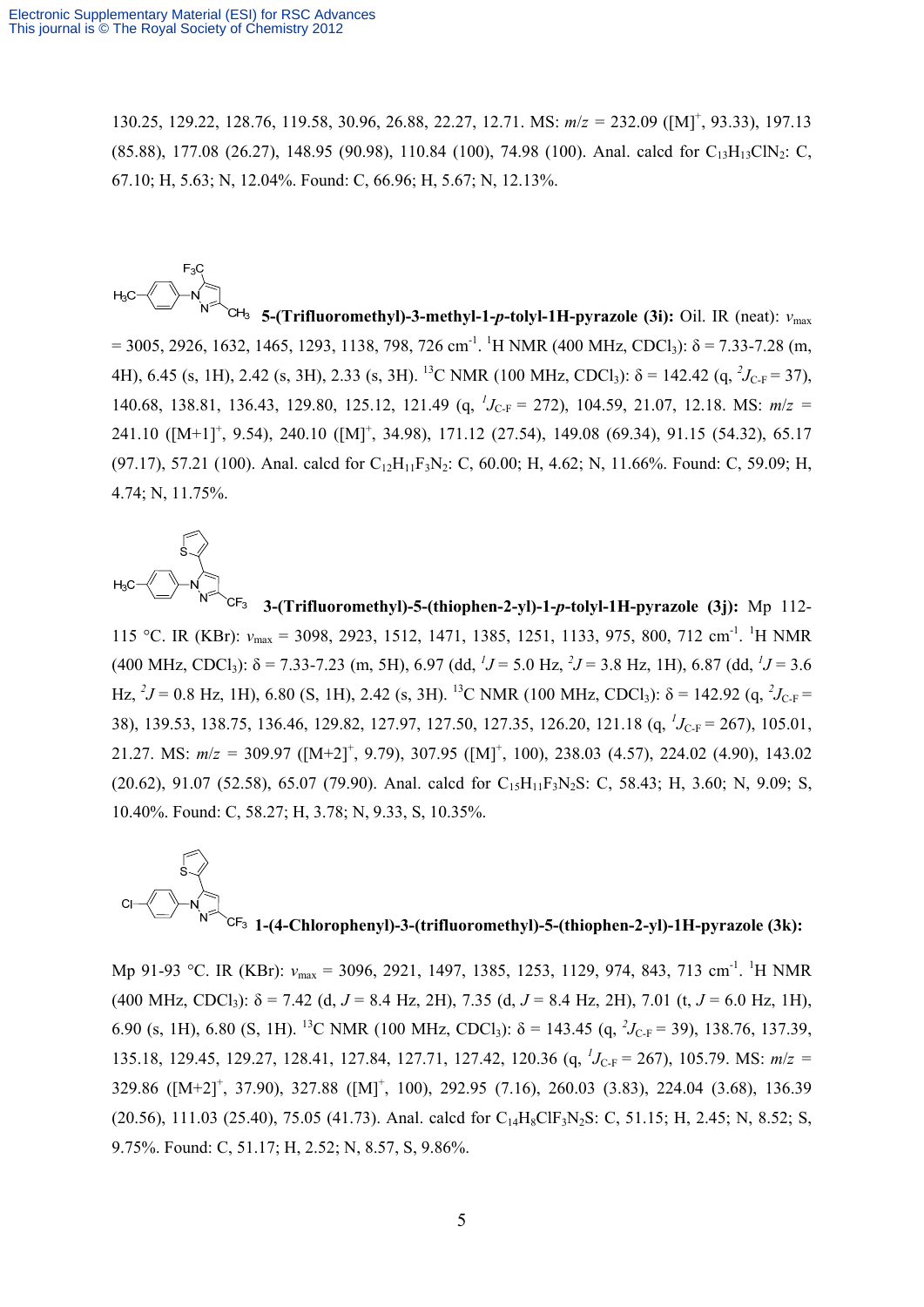

 $H_2N$ 

**3-(Trifluoromethyl)-5-(thiophen-2-yl)-1H-pyrazole-1-carboxamide (3l):** Mp 115- 117 °C. IR (KBr):  $v_{\text{max}} = 3204, 3135, 2983, 1599, 1455, 1340, 1257, 1135, 983, 849, 707 \text{ cm}^{-1}$ . <sup>1</sup>H NMR (400 MHz, CDCl<sub>3</sub>): δ = 11.47 (s, 2H), 7.40 (d, *J* = 4.8 Hz, 1H), 7.31 (d, *J* = 2.8 Hz, 1H), 7.11 (t,  $J = 4.8$  Hz, 1H), 6.69 (s, 1H). <sup>13</sup>C NMR (100 MHz, CDCl<sub>3</sub>):  $\delta = 142.95$  (q, <sup>2</sup> $J_{\text{C-F}} = 36$ ), 139.91, 129.76, 128.05, 127.78, 126.46, 125.48, 120.85 (q, *<sup>1</sup> J*C-F = 267), 101.21. MS: *m*/*z =* 217.79 (100), 169.80  $(82.35)$ , 148.89 (32.94), 120.85 (63.92), 68.73 (98.82). Anal. calcd for  $C_9H_6F_3N_3OS$ : C, 41.38; H, 2.32; N, 16.09; S, 12.27%. Found: C, 41.12; H, 2.35; N, 16.35, S, 12.09%.

 $N^{-N}$  $_{\rm H_3C}$  CF<sub>3</sub> O S H **5-(Trifluoromethyl)-4,5-dihydro-5-hydroxy-3-methylpyrazole-1-carbothioamide (4a):** Mp 140-142 °C. IR (KBr): *ν*max = 3400, 3288, 3174, 3002, 2920, 1605, 1477, 1388, 1285, 1174, 882, 743 cm<sup>-1</sup>. <sup>1</sup>H NMR (400 MHz, CDCl<sub>3</sub>):  $\delta$  = 7.96 (s, 1H), 7.13 (s, 1H), 6.19 (s, 1H), 3.31 (AB-q,  $J = 19.2$  Hz, 2H), 2.08 (s, 3H). <sup>13</sup>C NMR (100 MHz, CDCl<sub>3</sub>):  $\delta = 177.33$ , 156.32, 123.88 (q, <sup>*1*</sup><sub>C-F</sub> = 288), 92.46 (q,  $^2J_{\text{C-F}}$  = 33), 47.56, 14.72. MS:  $m/z = 229.09$  ([M+2]<sup>+</sup>, 73.33), 227.45 ([M]<sup>+</sup>, 100), 211.06 (61.18), 168.09 (92.16), 158.08 (82.35), 99.12 (100), 69.05 (100). Anal. calcd for C6H8F3N3OS: C, 31.72; H, 3.55; N, 18.49; S, 14.11%. Found: C, 31.92; H, 3.64; N, 18.38; S, 14.04%.



## **5-(Trifluoromethyl)-4,5-dihydro-5-hydroxy-3-methylpyrazol-1-yl)(furan-2-**

**yl)methanone (4b):** Mp 90-92 °C. IR (KBr): *ν*max = 3360, 2938, 1643, 1476, 1316, 1164, 1022, 867, 751 cm<sup>-1</sup>. <sup>1</sup>H NMR (400 MHz, CDCl<sub>3</sub>): δ = 7.66 (s, 1H), 7.57 (d, , J = 2.8 Hz 1H), 6.55 (s, 1H), 6.49 (s, 1H), 3.22 (AB-q,  $J = 18.8$  Hz, 2H), 2.14 (s, 3H). <sup>13</sup>C NMR (100 MHz, CDCl<sub>3</sub>):  $\delta = 158.99$ , 155.71, 146.50, 144.94, 123.17 (q,  $^{1}J_{C-F} = 286$ ), 121.27, 111.91, 92.65 (q,  $^{2}J_{C-F} = 34$ ), 46.36, 15.48. MS:  $m/z =$ 262.02 ([M]+ , 9.87), 207.00 (4.31), 177.01 (2.16), 150.04 (10.94), 95.02 (100). Anal. calcd for  $C_{10}H_9F_3N_2O_3$ : C, 45.81; H, 3.46; N, 10.68%. Found: C, 45.72; H, 3.54; N, 10.79%.

#### **References:**

1 X. Liang and J. Yang, *Green Chem.*, 2010, **12**, 201

- 2 V. Polshettiwar and R. S. Varma, *Tetrahedron Lett.*, 2008, **49**, 397.
- 3 W. Ried and *B.* Schleimer, *Angew. Chem.*, 1958, **70**, 164*.*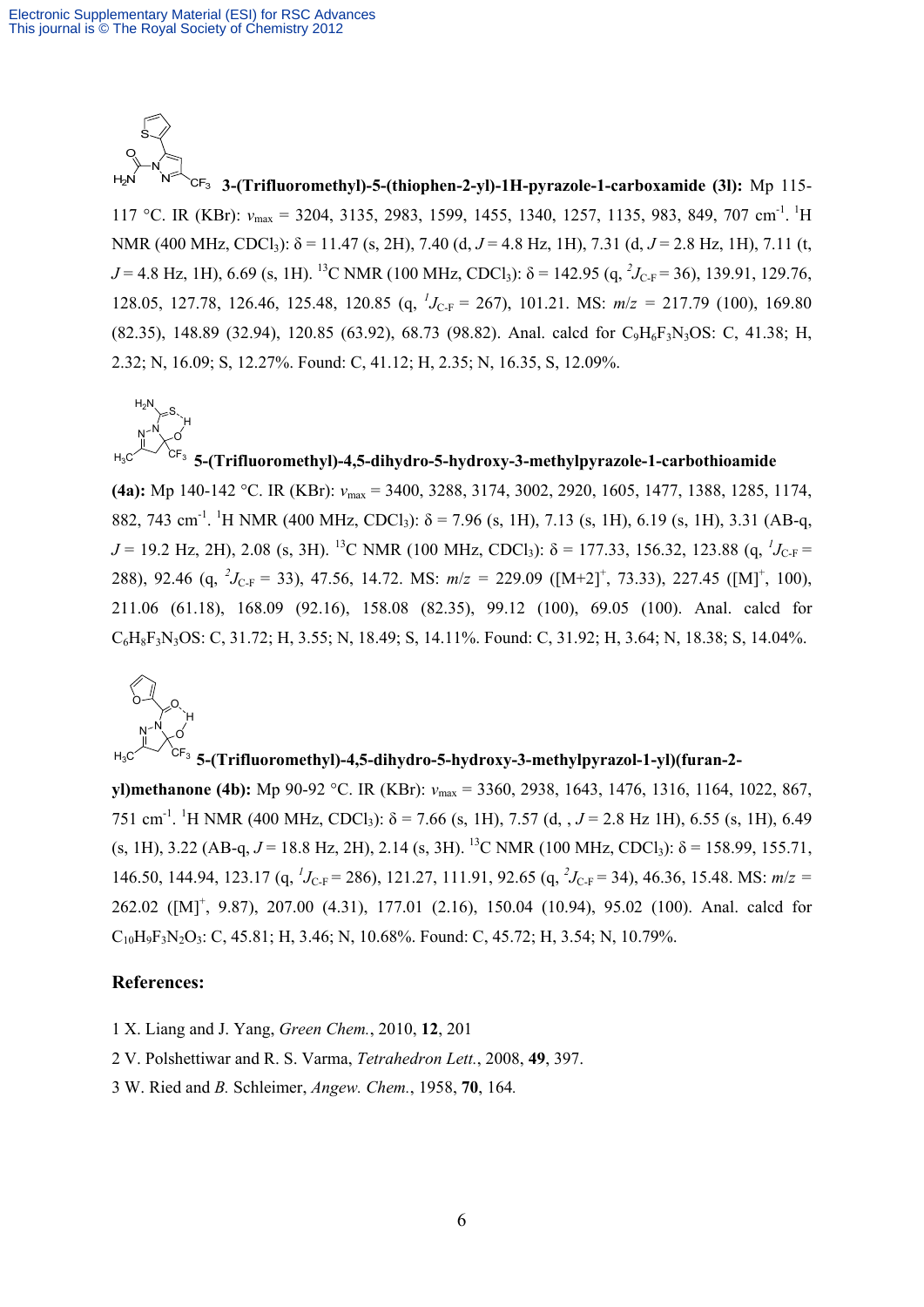| Crystal data and structure refinement for <b>Sh</b><br>Empirical formula | $C_{13}H_{13}ClN_2$                            |                              |  |
|--------------------------------------------------------------------------|------------------------------------------------|------------------------------|--|
| Formula weight                                                           | 232.70                                         |                              |  |
| Temperature                                                              | 291(2) K                                       |                              |  |
| Wavelength                                                               | $0.71069$ Å                                    |                              |  |
| Crystal system                                                           | Triclinic                                      |                              |  |
| Space group                                                              | $P-1$                                          |                              |  |
| Unit cell dimensions                                                     | $a = 7.115(5)$ Å                               | $\alpha = 73.839(5)^{\circ}$ |  |
|                                                                          | $b = 12.488(5)$ Å                              | $\beta$ = 87.734(5)°         |  |
|                                                                          | $c = 14.141(5)$ Å                              | $y = 81.732(5)$ °            |  |
|                                                                          | $1194.3(11)$ $\AA$ <sup>3</sup>                |                              |  |
| Volume                                                                   |                                                |                              |  |
| Z                                                                        | $\overline{4}$                                 |                              |  |
| Density (calculated)                                                     | 1.294 $Mg/m3$                                  |                              |  |
| Absorption coefficient                                                   | $0.293$ mm <sup>-1</sup>                       |                              |  |
| F(000)                                                                   | 488                                            |                              |  |
| Crystal size                                                             | $0.18 \times 0.12 \times 0.01$ mm <sup>3</sup> |                              |  |
| Theta range for data collection                                          | 1.94 to 29.29°                                 |                              |  |
| Index ranges                                                             | $-9 < = h < 9, -17 < = k < 17, -16 < = k < 19$ |                              |  |
| Reflections collected                                                    | 9389                                           |                              |  |
| Independent reflections                                                  | 5862 [R(int) = $0.1026$ ]                      |                              |  |
| Completeness to theta = $29.29^{\circ}$                                  | 89.8%                                          |                              |  |
| Absorption correction                                                    | Semi-empirical from equivalents                |                              |  |
| Max. and min. transmission                                               | 1.000 and 0.952                                |                              |  |
| Refinement method                                                        | Full-matrix least-squares on $F^2$             |                              |  |
| Data / restraints / parameters                                           | 5862 / 0 / 291                                 |                              |  |
| Goodness-of-fit on $F^2$                                                 | 0.475                                          |                              |  |
| Final R indices $[I>2$ sigma $(I)]$                                      | $R1 = 0.0396$ , wR2 = 0.0348                   |                              |  |
| R indices (all data)                                                     | $R1 = 0.3999$ , wR2 = 0.0578                   |                              |  |
| Largest diff. peak and hole                                              | 0.110 and -0.106 e. $\AA$ <sup>-3</sup>        |                              |  |

Crystal data and structure refinement for **3h**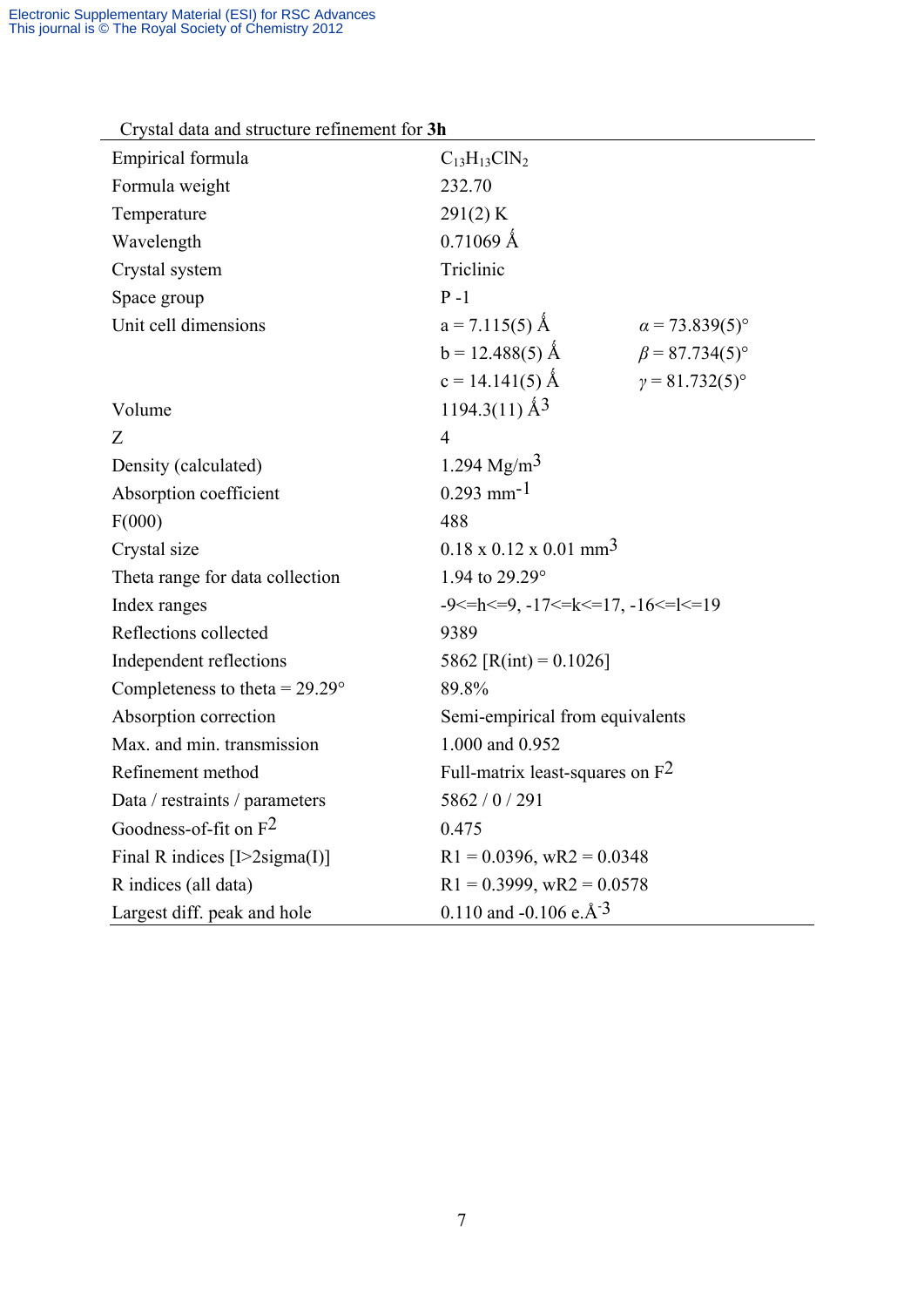| but aan and bu dollar romfomont for one |                                                           |  |  |  |  |
|-----------------------------------------|-----------------------------------------------------------|--|--|--|--|
| Empirical formula                       | $C_{14}H_8ClF_3N_2S$                                      |  |  |  |  |
| Formula weight                          | 328.73                                                    |  |  |  |  |
| Temperature                             | 291(2) K                                                  |  |  |  |  |
| Wavelength                              | $0.71073 \text{ Å}$                                       |  |  |  |  |
| Crystal system                          | Orthorhombic                                              |  |  |  |  |
| Space group                             | $P$ c a 21                                                |  |  |  |  |
| Unit cell dimensions                    | $a = 25.542(5)$ Å<br>$\alpha = 90^{\circ}$                |  |  |  |  |
|                                         | $\beta = 90^{\circ}$<br>$b = 9.4168(19)$ Å                |  |  |  |  |
|                                         | $\gamma = 90^{\circ}$<br>$c = 6.0399(12)$ Å               |  |  |  |  |
| Volume                                  | $1452.8(5)$ Å <sup>3</sup>                                |  |  |  |  |
| Z                                       | $\overline{4}$                                            |  |  |  |  |
| Density (calculated)                    | 1.503 Mg/m <sup>3</sup>                                   |  |  |  |  |
| Absorption coefficient                  | $0.432$ mm <sup>-1</sup>                                  |  |  |  |  |
| F(000)                                  | 664                                                       |  |  |  |  |
| Crystal size                            | $0.35 \times 0.14 \times 0.08$ mm <sup>3</sup>            |  |  |  |  |
| Theta range for data collection         | 2.69 to 29.20°                                            |  |  |  |  |
| Index ranges                            | $-34 \le h \le 34$ , $-12 \le k \le 5$ , $-8 \le k \le 6$ |  |  |  |  |
| Reflections collected                   | 6269                                                      |  |  |  |  |
| Independent reflections                 | 3222 [R(int) = $0.0652$ ]                                 |  |  |  |  |
| Completeness to theta = $29.20^{\circ}$ | 92.1%                                                     |  |  |  |  |
| Absorption correction                   | Semi-empirical from equivalents                           |  |  |  |  |
| Max. and min. transmission              | 0.9662 and 0.8634                                         |  |  |  |  |
| Refinement method                       | Full-matrix least-squares on $F^2$                        |  |  |  |  |
| Data / restraints / parameters          | 3222 / 1 / 190                                            |  |  |  |  |
| Goodness-of-fit on $F^2$                | 0.767                                                     |  |  |  |  |
| Final R indices $[I>2$ sigma $(I)$ ]    | $R1 = 0.0505$ , wR2 = 0.1211                              |  |  |  |  |
| R indices (all data)                    | $R1 = 0.1070$ , wR2 = 0.1331                              |  |  |  |  |
| Absolute structure parameter            | $-0.08(11)$                                               |  |  |  |  |
| Largest diff. peak and hole             | 0.266 and -0.207 e. $\AA$ <sup>-3</sup>                   |  |  |  |  |

## Crystal data and structure refinement for **3k**